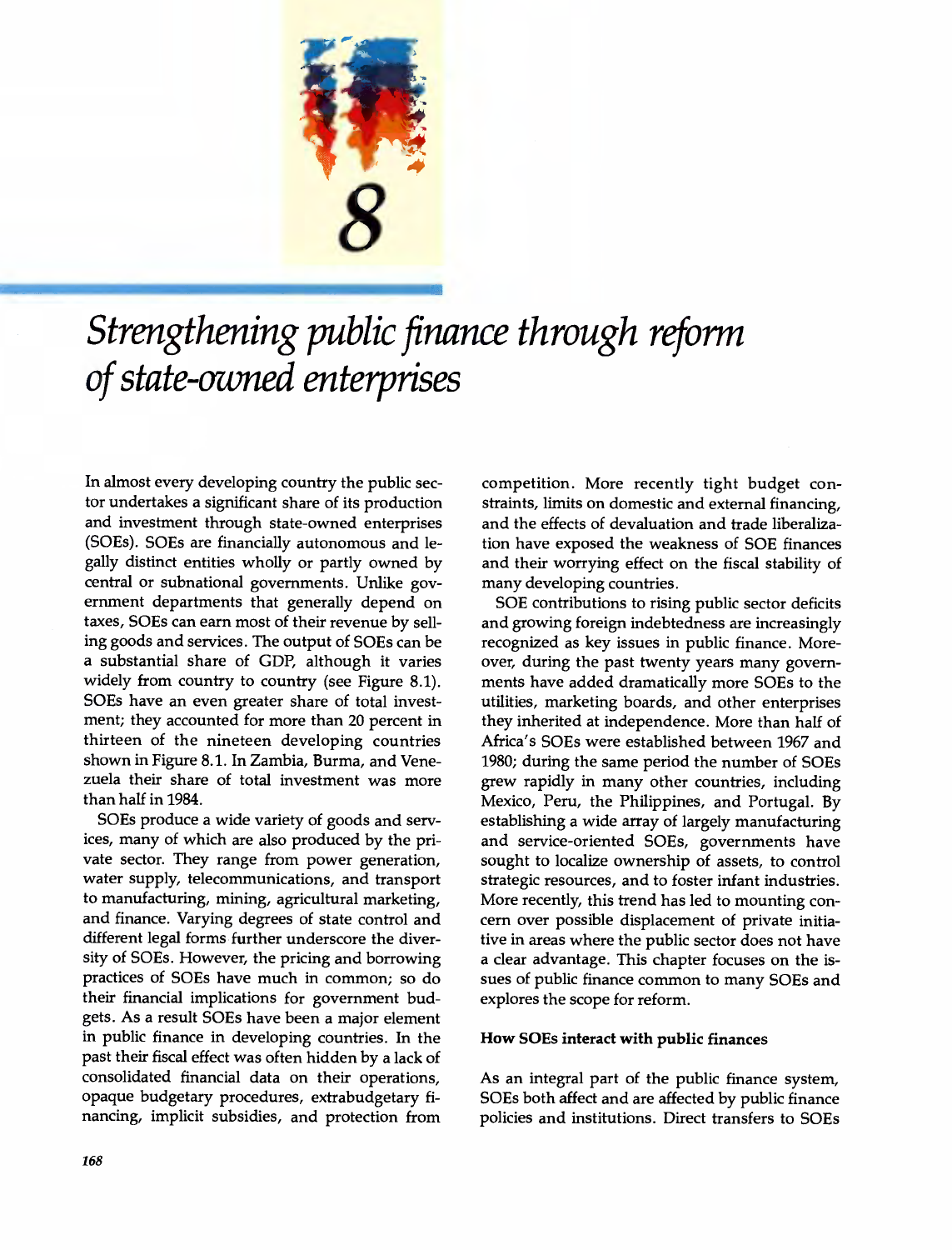from government budgets are the most obvious sign of this. Others are harder to see: interagency arrears and government guarantees of SOE debts do not appear by name in the budget. Through these interactions SOEs have added to public sector deficits and to a lack of transparency in public finance.

# SOEs have imposed direct budgetary burdens

The budgetary effect of SOEs is the balance between central government financing of SOE operations through subsidies, net lending, and equity injections, on the one hand, and SOE contributions to the budget in the form of dividends and interest payments, on the other. In eight developing countries with suitable data the net budgetary transfers to SOEs ranged from more than 1 percent of GDP in the Dominican Republic to more than 5 percent in Sri Lanka during 1983-85 (see Figure 8.2). In a few cases—most notably Turkey—these transfers have fallen in recent years, through reforms in pricing and management and cuts in investment. In 1984 the net budgetary transfers to the SOEs among six of the countries shown in Figure 8.2 ranged from one-tenth of the overall central government deficit in Turkey to twice the deficit in the Philippines.

Some SOEs do make sizable positive contributions to the budget. In Egypt, for example, SOEs in the construction and services sector-as well as the Suez Canal and petroleum authorities-made positive net contributions. Persistently weak performance elsewhere, however, meant that Egyptian SOEs as a whole were a drain on government finances.

Transfers to SOEs can sometimes be justified by economies of scale, externalities, or attempts to relieve poverty. As discussed below, such goals might be achieved if SOE transfers were evaluated in advance, appropriately targeted, and closely monitored. Too often, however, such controls have been lacking. Budgetary transfers have thereby been the unintended outcome of poor decisions in investment, pricing, and management.

## Interagency arrears have grown

SOEs also affect government finances through the buildup of interagency arrears and cross-debts. Sizable arrears can impede effective financial management because they obscure the true pattern of financing within the public sector. This situation has been especially common in Egypt, Morocco,

Portugal, and many Sub-Saharan African countries. In several instances unpaid government bills from state-owned utilities producing power, water, and telecommunications services have amounted

# Figure 8.1 Nonfinancial SOE shares of value added and investment

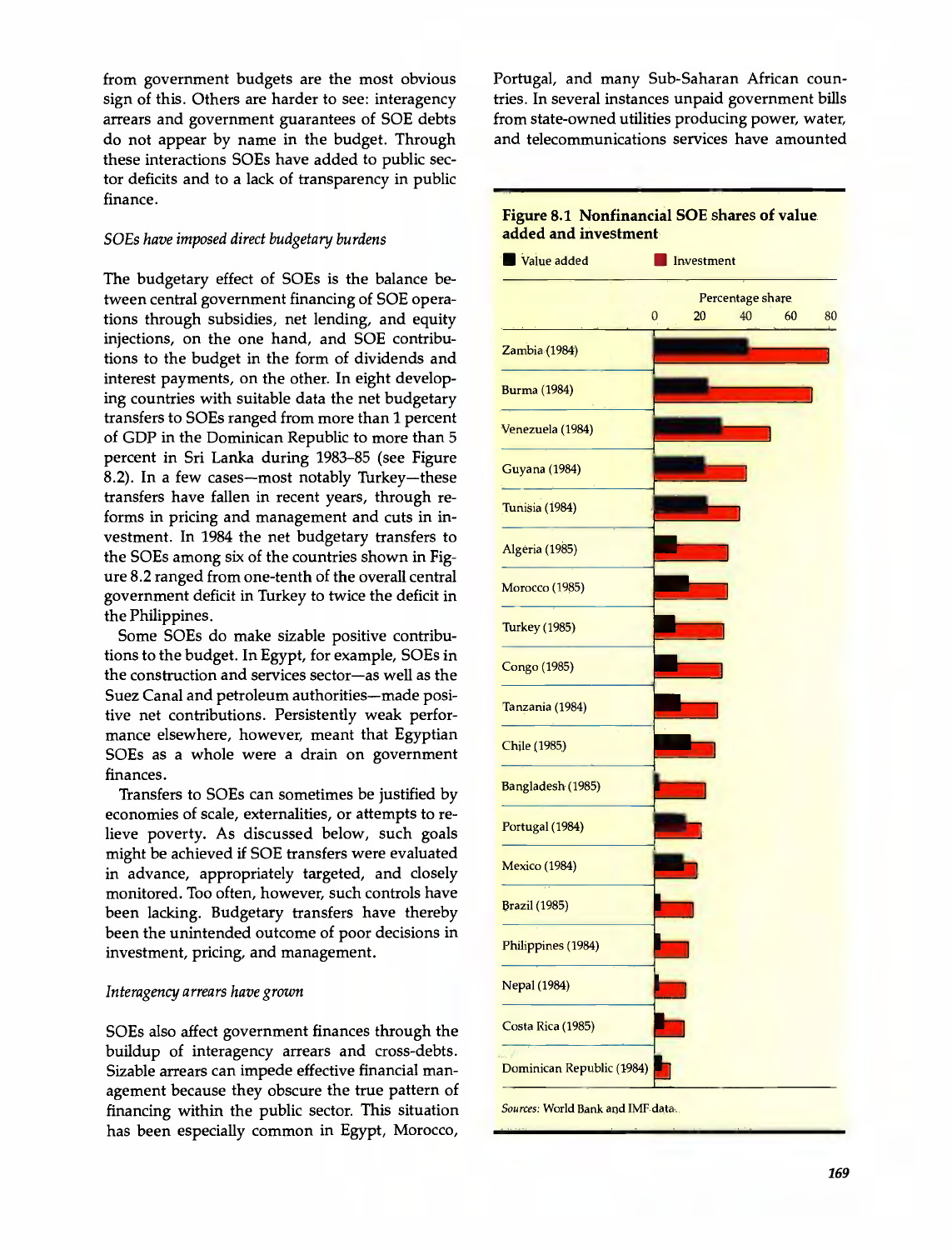

to the equivalent of one year or more of the government's consumption of the relevant SOE output. Governments sometimes fail to hand over promised capital grants or subsidies; these become obligations for future fiscal years. If capital grant arrears had been counted in Morocco's central government budget in 1984, they would have added two and a half percentage points of GDP to the net budgetary transfers shown in Figure 8.2.

Sometimes, however, SOEs do not pay their obligations to governments: taxes, dividends, debt service, and so on. Often this happens after gov ernments have failed to meet their financial obliga-

tions toward the SOEs; mutual arrears are a shortterm answer for all concerned. The Gambian state power company owed the treasury an equivalent of 16 percent of current government revenue in 1984; its own unpaid claims on the government amounted to one-quarter of these arrears. At the same time interlocking arrears accumulated among other Gambian SOEs and municipalities. In extreme cases chain reactions may occur that seriously undermine the financial discipline of the entire public sector. For example, Egypt's publicly run railway company refused to pay state-owned engineering industries because of mounting government arrears. In turn the engineering industries did not pay the state-owned steel industries; the steel industries then refused to pay the state power company.

#### Government guarantees of SQE debt can be risky

SOEs have borrowed significantly in domestic and foreign credit markets. Governments have commonly guaranteed substantial parts of their debt and have often assumed the debts of SOEs in financial difficulties even where there were no formal guarantees. Explicit or implicit guarantees of this kind create contingent liabilities, but lack of accounting discipline means that often they do not appear in government budgets or accounts. Recent experience in many countries has made it painfully clear that the government's contingent liabilities can have serious repercussions if the financial situation of one or more major SOEs deteriorates. For example, when the former state agricultural marketing board in Senegal was liquidated in 1980, the government assumed bank debts equivalent to 15 percent of GDP.

Partly because of government guarantees SOE borrowing has added significantly to foreign debt. The direct foreign borrowings of SOEs accounted for more than one-fifth of total foreign debt in ninety-nine countries as a group and grew faster than the foreign debt of private borrowers during 1970-86 (see Figure 8.3). The total contribution of SOEs to external indebtedness is greater than this suggests, because governments passed much of their own foreign borrowing on to SOEs. SOEs have accounted for more than half of the outstanding external debt of Brazil, Mexico, the Philippines, Portugal, Zambia, and other countries. In most cases overambitious investment programs explain the rapid rise in foreign borrowing. Foreign interest rates often were, or at least appeared to be, lower than domestic rates; foreign lenders pre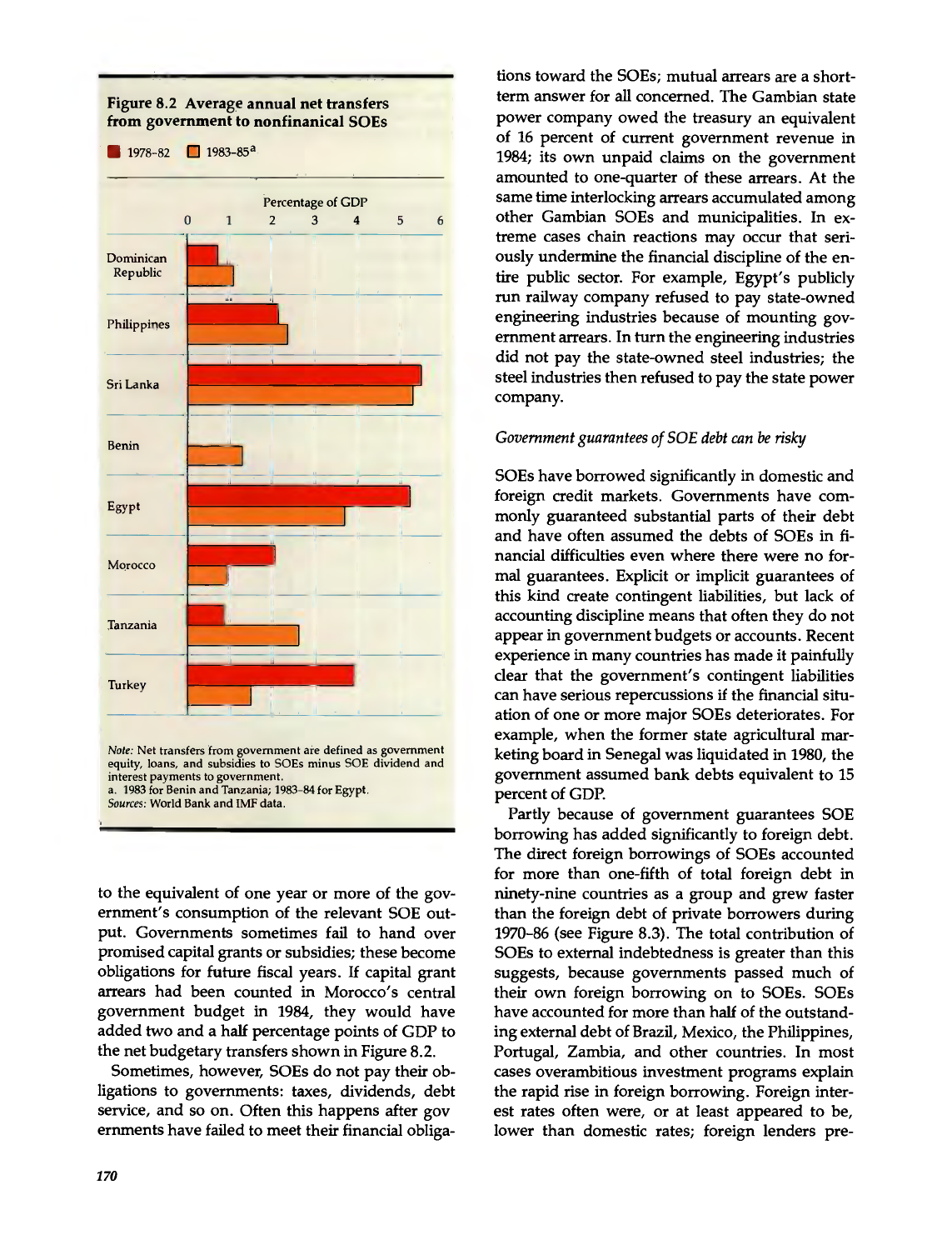ferred lending to SOEs rather than to private enterprises because of explicit or implicit guarantees.

Government backing of SOE borrowing is all the more risky when public ownership is extensive in the financial sector. Credit granted to SOEs by government-owned banks poses the well-known risks of any financial institution lending to borrowers connected with its owners. Standard lending criteria may not be applied, so that loans are made for unsound investments, and foreclosures, where called for, are too long delayed. When SOEs perform badly, this can then mean a sharp rise in the banking sector's nonperforming assets, as in Cameroon, Madagascar, and Mali, for instance. In such cases public capital is required to recapitalize the banking system, which implies heavy future claims on the budget. In Benin, for example, SOEs created central government contingent liabilities to the domestic banking sector ten times larger than the direct budgetary transfers shown in Figure 8.2. Moreover most of their borrowing-which accounted for more than one-third of outstanding domestic bank credit and 13 percent of GDP in 1986—became nonperforming. This virtually paralyzed the country's banking system and put heavy demands on future budgets. The total effect of SOEs on public finance is understated when they contribute to financial crises. This is because public

#### Figure 8.3 SOE contributions to the growth of external debt in developing countries, 1970 to 1986



Notes: The vertical axis is in log scale. Data are from a sample of ninety-nine countries and include only direct SOE and private sector medium- and long-term debt.

expenditure associated with resolving financial crises is usually not included in the public sector deficit (see Box 3.3).

#### SOEs contribute to public sector deficits

The aggregate effect of SOEs on public finance shows up in the overall deficit of the public sector. For some of the years shown in Figure 8.4, SOEs realized deficits larger than the overall public sector deficit in Brazil, the Dominican Republic, Ecuador, Egypt, Turkey, and Venezuela. In other words, the rest of the public sector would have generated a fiscal surplus without the net transfers to the SOEs. In the Philippines and Costa Rica, SOE deficits on average accounted for one-half of the overall public sector deficit during 1981-84. In many other countries such calculations are impossible for lack of data. Most countries fail to monitor the financial position of their public sector as a whole, even though macroeconomic management and stabilization policies call for control of public sector deficits, broadly defined. What accounts for this weakness in fiscal management?

# SOEs have diminished the transparency and accountability of public finances

Traditionally, public finance analysts and policymakers have focused their attention on the central government budget as the main determinant of fiscal policy. Analysis of SOE finances had largely been left to sectoral experts. Thus few systematic attempts have been made to monitor SOE financial performance in the aggregate or to compile fiscal data for all levels of the public sector. In Brazil, for example, where SOEs were the fastest growing part of the public sector during the 1970s, the government had no consolidated statistics on their earnings, spending, or debt until 1979. Where efforts have been made to gather information, the rapid growth of SOEs has often outpaced the analysts' ability to collect and evaluate it. In Tanzania in 1986, where the number of SOEs had increased tenfold since the mid-1960s, almost a third were more than two years behind in submitting accounts for audit. SOEs often do not follow uniform accounting standards, so their financial statistics are difficult to consolidate with other public sector statistics. Unforeseen budgetary claims can also arise from failing private enterprises in which public holding companies and state-owned banks had acquired portfolio interests. These indirect and minority state shareholdings have rarely been subject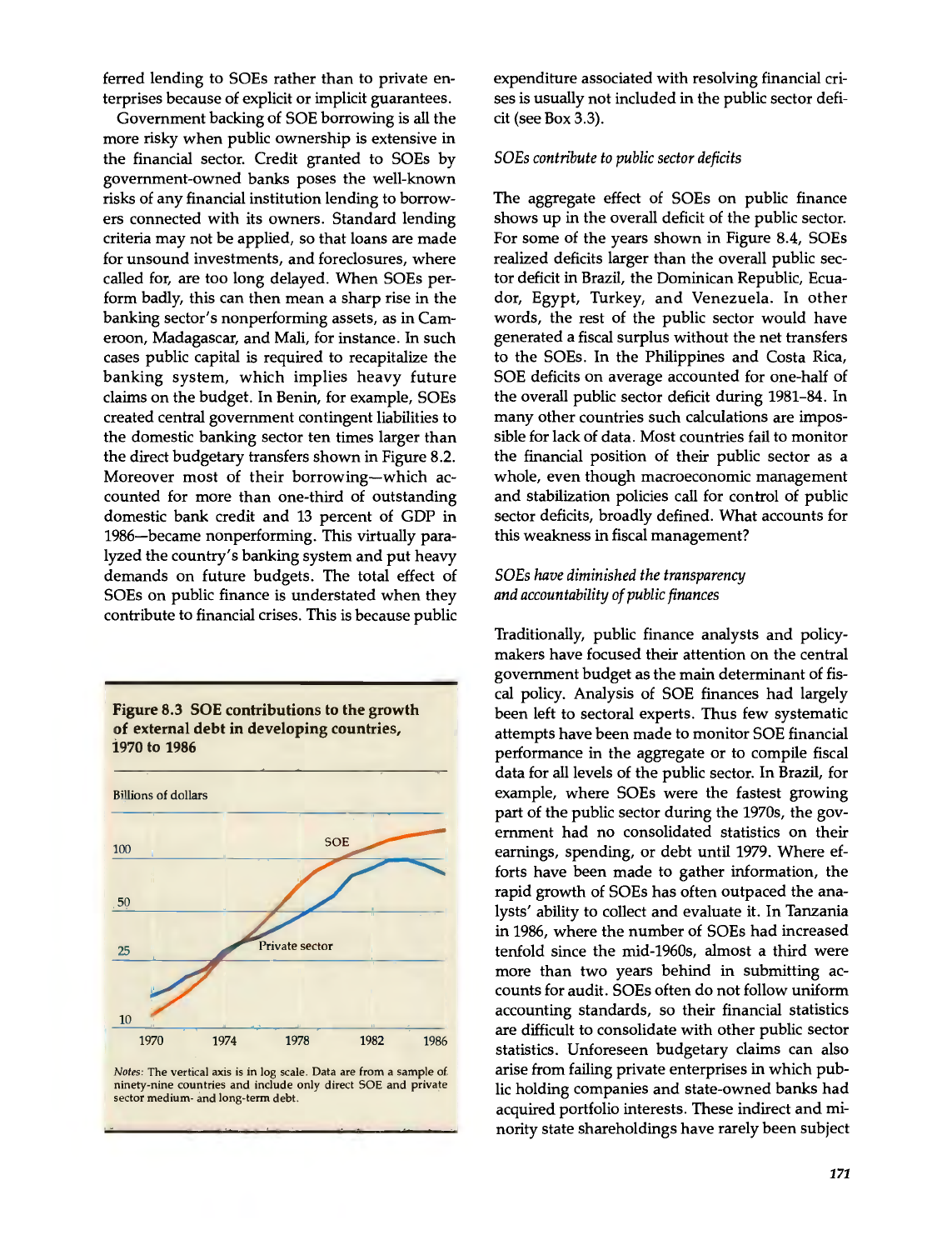# Figure 8.4 Trends in SOE and public sector balances

(percentage of GDP)







Notes: SOE balances are calculated after taxes and before net transfers from government. Public sector balances are defined as total public revenue minus total public expenditure and are based on consolidated government and nonfinanical SOE accounts. The years covered vary because of differing data availability for individual countries.<br>*Sources:* World Bank and IMF data.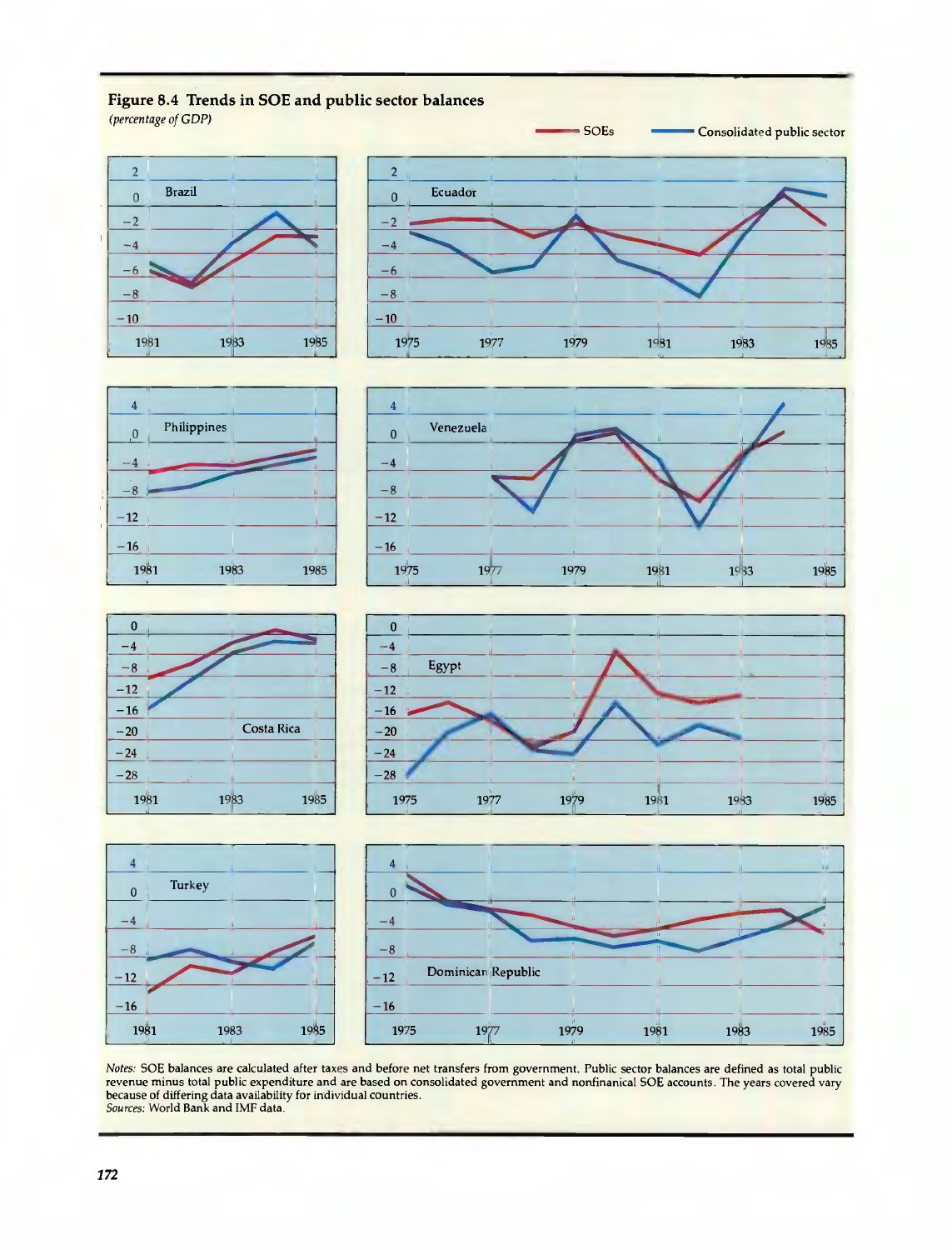either to strict investment criteria or to central monitoring.

However, the failure to view public finances comprehensively is not entirely caused by a lack of data. SOEs were often set up or enlarged precisely because they were largely exempt from fiscal control. Where strict legal or administrative rules limited the creation of new SOEs, ways were often found to circumvent them. For example, in the Philippines during the 1970s and early 1980s some sectoral ministries were able to avoid legal restrictions on the establishment of new SOEs by forming subsidiaries of existing ones. This practice has been widespread elsewhere, as in Brazil, where the creation of SOE subsidiaries was largely uncontrolled until 1979.

SOEs have therefore been both a cause and a symptom of weak fiscal discipline and lack of transparency. Transparency-the ability to assess the financial implications of public sector activities in advance, to evaluate them after the fact, and to identify who bears the costs and who receives the benefits-is necessary if decisionmakers are to be accountable for their actions. Of course, developing countries are not alone in these difficulties. A recent study has documented the growth of offbudget SOEs and agencies at all levels of government in Japan, the United Kingdom, and the United States-"underground public sectors" not subject to the usual fiscal and political controls. Even in the United States, where SOEs have traditionally had only a limited role, off-budget enterprises borrowed an estimated \$50 billion in private capital markets in 1982; this sum was implicitly or explicitly guaranteed by the federal government. However, lack of transparency has been particularly disruptive in developing countries. The SOE sector has often been the source of unexpected fiscal crises when the economic or political fortunes of a country worsened, which exposed the weaknesses of substantial segments of the economy that had directly or indirectly come under public control.

Recent fiscal crises have forced the governments of developing countries to reconsider the role and management of SOEs. Official reports in India, Kenya, and Tanzania, for example, have drawn attention to poor management of the SOE sector and to its budgetary implications. More than thirty governments have undertaken studies to identify weaknesses in the sector and in its relations with government. More than ten developing countries have begun comprehensive reforms as part of broader efforts to improve resource mobilization,

allocation of public expenditures, and overall fiscal management. One approach is to reform the traditional instruments of fiscal policy: pricing, taxation, subsidies, and expenditure allocation. Another is to enhance fiscal discipline within the public sector. A third is to increase the role of the private sector.

## Strengthening SOEs through fiscal instruments

SOEs finance their spending in three main ways: through revenues from the sale of goods and services, through transfers from the government (including receipts from earmarked taxes, subsidies, and equity contributions), and through borrowing. For commercial SOEs the first of these three sources of finance is generally by far the most important.

## Rationalizing SOE pricing policies

Better pricing can have many benefits. It can make SOE operations and investments self-financing, thus reducing the SOE contribution to the overall public sector deficit. This facilitates the pursuit of sound public finance policies. For example, it alleviates the pressures on central government to raise taxes, which are often costly in terms of administration and economic distortions (see Chapter 4). It also alleviates pressure to raise financing through inflation, crowding out, and foreign debt (see Chapter 3). In addition, it helps to limit the overall imbalance between savings and investment in the economy, thus reducing pressures on the balance of payments. The scope is substantial. In Argentina in 1985 the sale of SOE outputs accounted for roughly one-third of public sector revenue. Pricing adjustments in Costa Rica helped move the SOE overall deficit from more than 5 percent of GDP in 1982 to a small surplus in 1984 (see Figure 8.4).

As discussed earlier, raising revenue from the sale of publicly provided goods and services can also improve the efficiency of resource allocation, provided prices or user charges are set to reflect economic cost (see Boxes 4.1 and 6.1). Where SOEs produce internationally traded goods, prices in international trade-also called "border prices"-are generally the appropriate reference point. The coal industry provides an example. In many countries its domestic price was often set below border prices. The implicit subsidy to users was met by grants, equity contributions, or loans from governments to coal-producing SOEs. This encouraged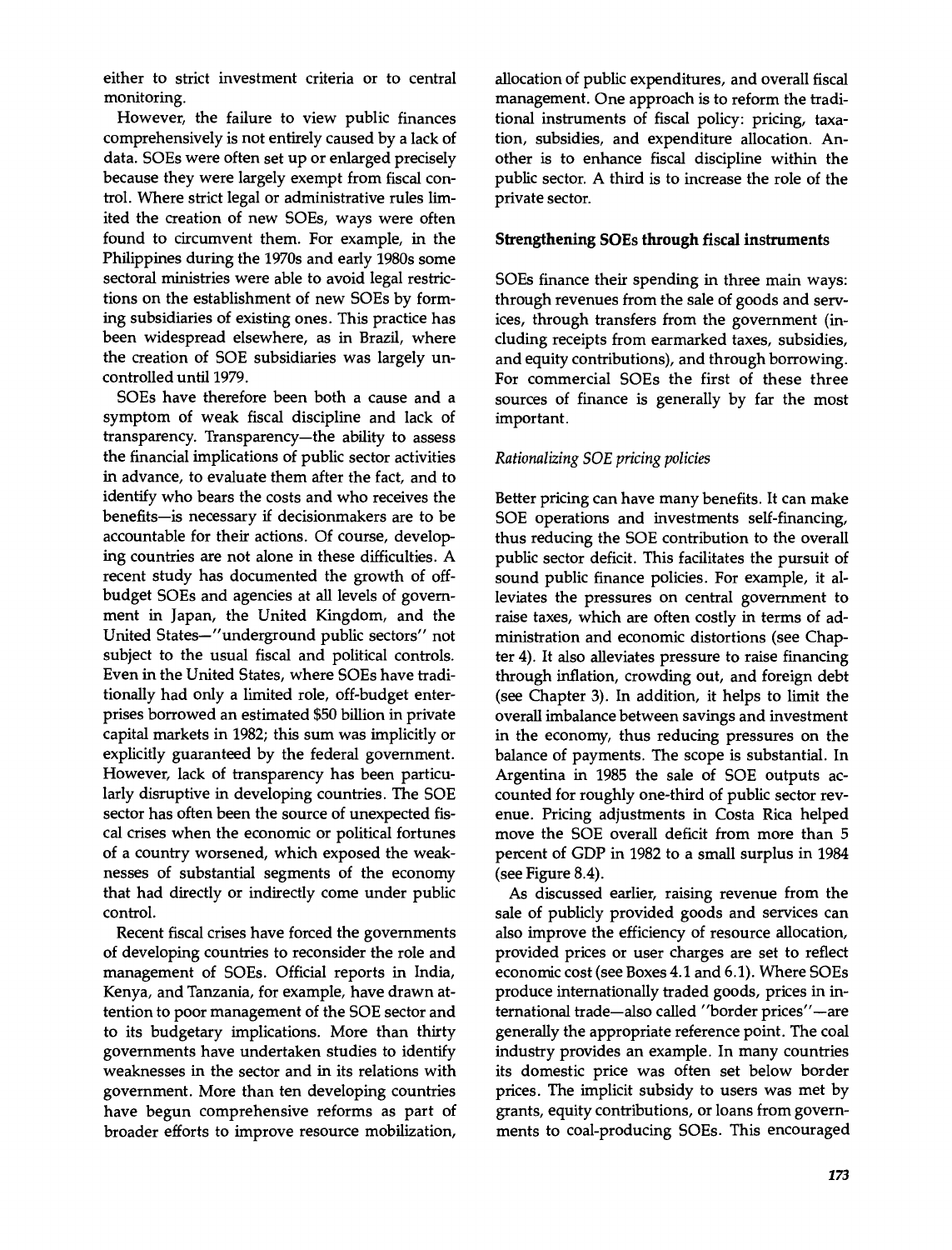inefficient use and excessive expansion of capacity. Tighter budgets then forced deep cuts in investment, in some cases compromising longer term energy plans. This happened in Indonesia and the Philippines during the 1970s; since 1980 both have taken steps to align domestic coal prices with border prices.

For SOE outputs not traded internationally-for example, power, water, and telecommunications the long-run marginal cost of production is the basis for efficient pricing. The principles were discussed and illustrated for the water and power sectors in Chapter 6. Underpricing leads to overexpanded capacity, unnecessary burdens on government budgets, and excessive foreign borrowing by the SOEs concerned. Often it happens because cumbersome centralized mechanisms for revising utility tariffs delay price increases after costs have gone up. Political difficulties can then cause further delay. Small but frequent price increases, in line with broad factors affecting costs (such as inflation or devaluations), have successfully avoided these problems in some countries.

# Limiting SQE subsidies

Setting SOE prices with reference to economic cost will go a long way toward limiting both the call on central government transfers and SOE borrowing. Experience has shown that for most SOEs efficient prices will be compatible with financial viability. However, subsidies will still be appropriate in some cases, most notably for the relief of poverty or on the grounds of declining costs, since efficient prices will then not cover financial costs.

In principle, to ensure financial viability and transparency, SOEs should be explicitly reimbursed from the budget for the cost of financially unviable, but socially desirable, projects. Otherwise they may have an incentive to underprovide such services or may encounter financial difficulties. The costs and benefits of such subsidies should be evaluated according to standard investment criteria, and a budgetary provision should be made in advance. In some instances, though, it may be more effective to subsidize low-income consumers by charging them less than cost and charging better-off consumers more. Some countries have applied this approach to water, power, and rural telephone services. Cross-subsidies are particularly suitable where the obstacles to raising general taxes are insurmountable.

Rather than receive subsidies, commercial SOEs should pay taxes just as private enterprises do. This will put them on an equal footing with private competitors and thus encourage efficiency. Where SOE prices act as taxes, as in commodity boards, surpluses should be transferred to the treasury. In areas such as telecommunications and natural resource extraction, efficient SOE prices may lead to financial surpluses. In these cases it is better to tax away some of the surplus to finance other highpriority public investments than to plough it all back into the same sector, pass it on to SOE clients through insufficient charges, or pay SOE employees higher wages. In several oil-producing countries, for example, much of the income generated by state-owned oil companies was wasted in excessive domestic consumption of oil, gas, and electricity.

# Controlling SOE borrowing

Borrowing is justified as a way of allocating part of the financial burden of large-scale, lumpy investments to future users. However, it should not become a substitute either for justified increases in user charges or for injections of equity by the government.

It is also important that SOEs bear the full marginal cost of borrowing-especially foreign borrowing. The marginal cost will exceed the nominal cost if the loan has been provided on concessional terms or if access to foreign lenders is rationed. To ensure adequate discipline, some central control of borrowing will be needed in most countries. SOEs in Brazil and Côte d'Ivoire, for example, became subject to such controls in the late 1970s. Thailand has a strict ceiling on total public sector borrowing from abroad that also applies to governmentguaranteed SOE loans. In addition, there are regulations that require SOEs to satisfy certain selffinancing ratios and to remit a prescribed amount of profit to the government in order to be eligible for government loan guarantees.

Government guarantees on SOE borrowing should be given sparingly and mainly for public works and infrastructure that could spur private investment. They should not be used for commercial projects or joint ventures where unguaranteed credit on market terms is available. Informal or implicit guarantees are to be avoided; this can be done only with strict, pre-established limits on government exposure to SOEs, clear bankruptcy laws for SOEs, and the willingness of governments to liquidate insolvent enterprises. In the interest of fiscal discipline two socialist countries China and Yugoslavia-have recently begun to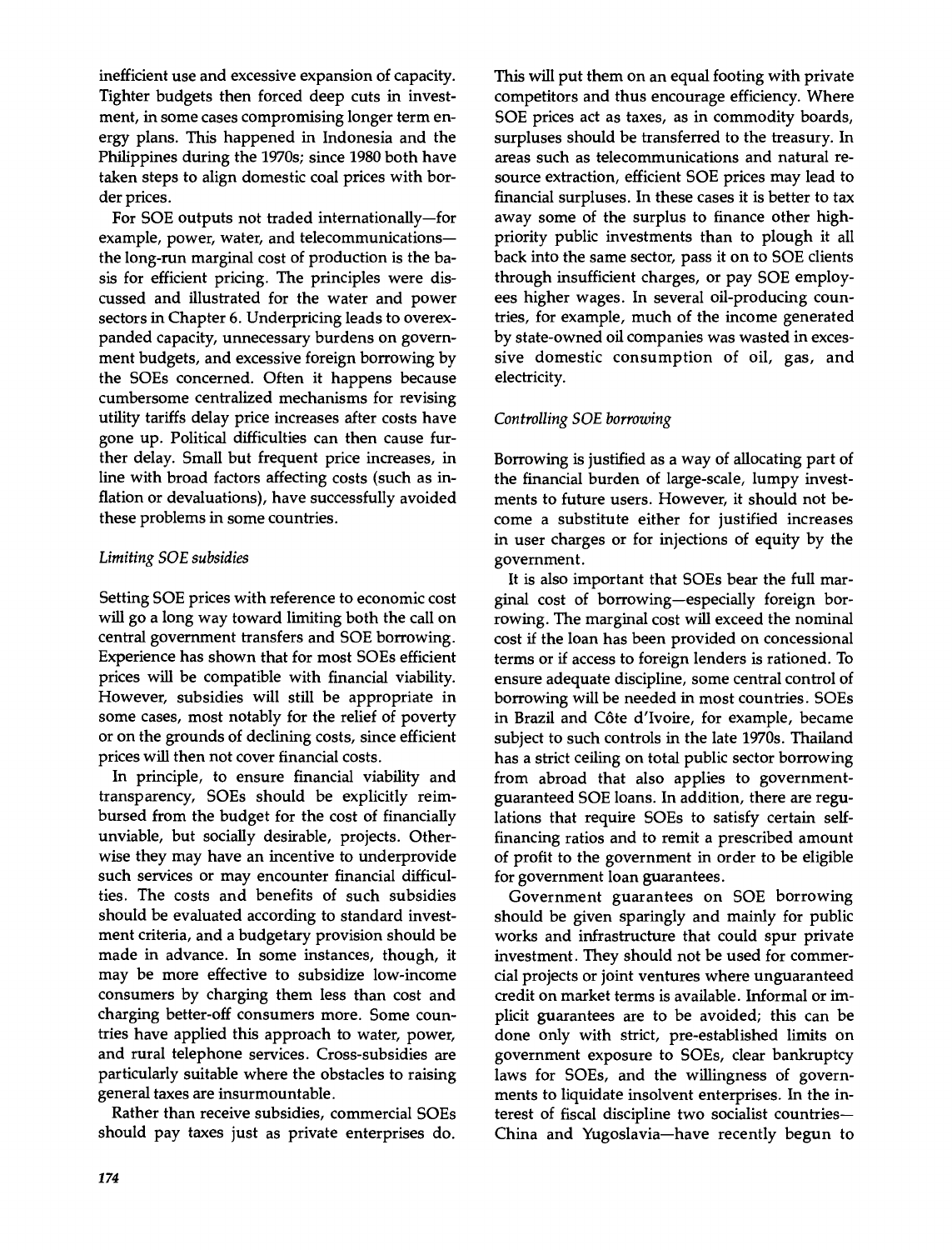apply their bankruptcy laws to SOEs. Another remedy is to pass laws that clearly excuse governments from liability for SOE debts that are not formally guaranteed.

# Improving the allocation of SQE spending

SOEs often operate in areas of special concern to the government; their investments are seen as crucial for development. In allocating their resources, they may not be subject to a direct market test. Moreover, in financing their expenditures, they often draw on subsidies, loans, or guarantees from government. Accordingly their spending—and especially their investment-should face an evaluation as rigorous as that applied to direct government transactions (see Chapter 5). Much of this can be properly carried out within the enterprise by applying standard criteria for project appraisal and operational cost-effectiveness. Central government agencies, in particular the planning and finance ministries, should restrict themselves to ensuring that the broad directions of SOE investment fall within national planning parameters, that the SOE carries out the appropriate analysis, and that SOE managers are accountable for the resources they use. However, the precise dividing line between central and delegated responsibility will vary from enterprise to enterprise.

In practice governments and SOEs everywhere-not just in developing countries-have deviated from these principles. The demands on public managers could be reduced by excluding from public sector planning those activities in which SOEs could compete among themselves or with private enterprises for banking credit-in manufacturing, for example, and many services. Financing in these cases would then be independent of government subsidies, loans, or guarantees. The point is also relevant for socialist countries that have begun to move away from central planning. Since 1984 the profits of SOEs in China, instead of being remitted to the government budget, have been taxed and the balance retained by the enterprises. SOEs in China have thus increasingly financed their investments from internal resources and bank loans rather than from government budgetary grants.

# Enhancing fiscal discipline

Fiscal discipline is more than a matter of controlling borrowing and allocating spending more efficiently. This section highlights three further aspects: eliminating interagency arrears, improving the transparency of the financial reporting and monitoring of SOEs, and increasing the accountability of SOE managers. Experience in several developing countries has shown that after progress has been made in these areas, sound public finance becomes much more feasible.

# Eliminating interagency arrears

Clearing government arrears to SOEs can be a laborious and expensive exercise, but it can greatly strengthen SOE finances. In 1982, using the proceeds of a special bond issue equivalent to 6 percent of GDP, the Ethiopian government settled its unpaid bills to SOEs and strengthened their capital base. Eliminating government arrears in Portugal has improved the financial ratios of several SOEs. Once arrears have been settled, government consumption of SOE outputs must be rigorously budgeted to prevent the problem from recurring. By reducing waste and by making civil servants pay the cost of utilities in government housing, the Moroccan government reduced its consumption of water, power, and telecommunications services all provided by SOEs-by 4 percent, although its arrears remain substantial. An integrated government cash control system in Jamaica allows adequate budgetary provision and timely payment for SOE outputs.

The arrears of SOEs to governments also deserve attention. They are often settled by being converted to equity. But as long as SOEs do not pay dividends, such conversions are akin to government grants: they provide no incentive for fiscal discipline. Conversions should therefore be complemented by reforms in SOE taxation and pricing. Government auditing should monitor financial balances between individual SOEs and guar4 against the accumulation of arrears, which hamper efficient financial management in individual enterprises.

# Improving financial reporting and monitoring

Improving the transparency of SOE finances calls for up-to-date data. These should include data on actual and planned spending and revenues and on changes in assets and liabilities, organized in a systematic accounting framework, and assembled regularly by a central agency. Most utilities in developing countries that receive foreign assistance or loans already apply standards of this kind; in principle they can be adapted for other commercial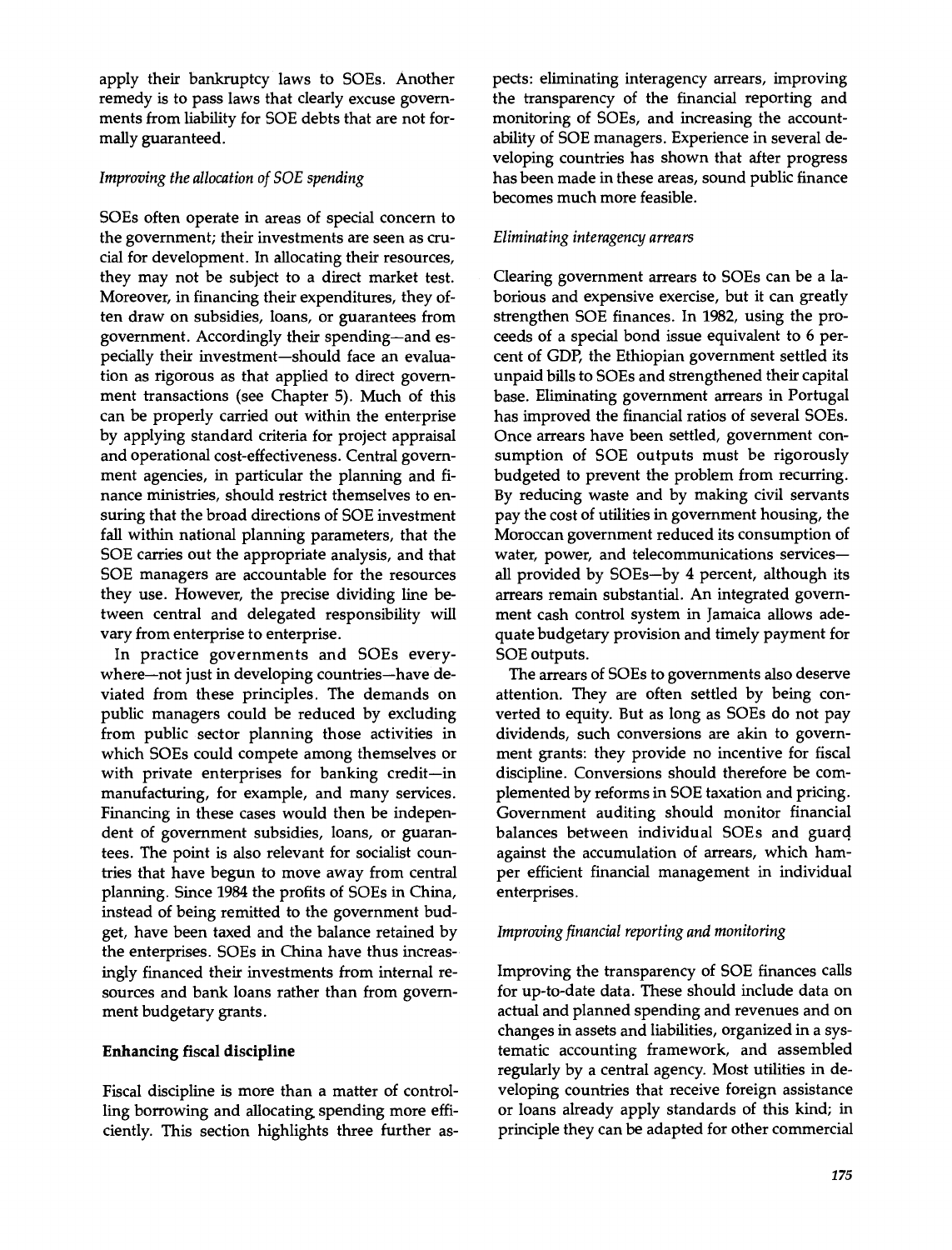SOEs without much difficulty. The use of a common fiscal year for all public bodies facilitates the consolidation of public sector accounts. Once established, such a reporting system is an invaluable tool of fiscal analysis and policy. In Thailand the central bank compiles SOE financial data in a comprehensive and timely manner. In 1979 Brazil created a federal body (SEST) charged with centrally monitoring SOE finances; it permitted the government to exercise better control over the creation, expansion, and liquidation of SOEs, as well as over their foreign and domestic credit operations. Kenya recently established a debt-reporting system, and it is already beginning to improve the management of SOE debt (see Box 8.1).

It is often useful to separate commercial and noncommercial public entities. Noncommercial activities are usually best integrated into the budget, as in Brazil, where 200 noncommercial agencies were removed from the oversight of SEST and put into the government budget. Separating these two kinds of public bodies (which is also being planned in the Central African Republic and Malawi) allows enterprises that are able to finance themselves to be overseen in a different way from those that must continue to depend on budgetary transfers.

Competent auditing is one of the keys to accurate financial reporting. It is also essential for creating or maintaining good internal financial management and for ensuring public confidence that funds collected by SOEs are not misused. Where public audit institutions and the domestic audit profession are too weak to carry out a radical reform of SOE audit procedures, it may be necessary

to bring in foreign firms on a temporary basis, both for initial rounds of audits and to train local staff.

#### Increasing the accountability of managers

Reliable and timely information on the operations of SOEs improves the accountability of SOE managers. At the same time data collection and monitoring systems are of little help unless they are part of a broader effort to give managers incentives for efficiency. Recently some developing countries have introduced incentive systems based in part on indicators of financial performance. In Pakistan an evaluation system provides managers and employees with bonuses based on performance; these have led to better cost control (see Box 8.2). In Senegal the government and six major SOEs signed contracts that established objectives and performance indicators and set out the reciprocal obligations of the government and the enterprises. Compared with others in the first three years of the experiment, these enterprises had greater sales growth and lower personnel costs. However, continued restrictions on SOE managers and the government's inability to honor financial commitments have reduced the effectiveness of these experiments. Similar experiments have recently started in other developing countries, including Bangladesh, Guyana, Mexico, and Morocco; others are being considered in Argentina, Egypt, and India. Agreements on pricing, subsidies, loan and equity financing, and investment programs should feature in performance contracts or evaluation systems.

# Box 8.1 Improving the monitoring of SOE debt in Kenya

During the 1970s and early 1980s Kenya's SOE sector was plagued by poor debt reporting. No clear indication existed whether funds provided by the government to its SOEs were loans, equity, or grants, and the interest and amortization schedule for loans were often unspecified.

In 1984 the government began to assemble data on all outstanding loans to SOEs. The Kenya Internal Debt Reporting System (KIDRES) became operational in 1986. The system computes amounts due from SOEs according to banking principles, with penalty interest accruing on overdue balances. Retroactive agreements are sought where no loan records exist. If an SOE does not pay, the Treasury will not approve its budget.

During implementation several weaknesses in the

system became apparent. KIDRES cannot legally enforce debt servicing. It does not cover commercial bank lending to SOEs and thus presents an incomplete picture of debt-servicing obligations. Inadequate administrative resources have handicapped the smooth running of the system.

Nonetheless KIDRES has achieved progress in several areas in a short time. First, better information is now available for judging existing as well as new debts of SOEs. Second, a standard agreement is now completed before any new government funds are released to an SOE. KIDRES has also enabled the government to recover loan repayments from SOEs with aboveaverage financial performance. In the past these SOEs had been unwilling to repay their loans.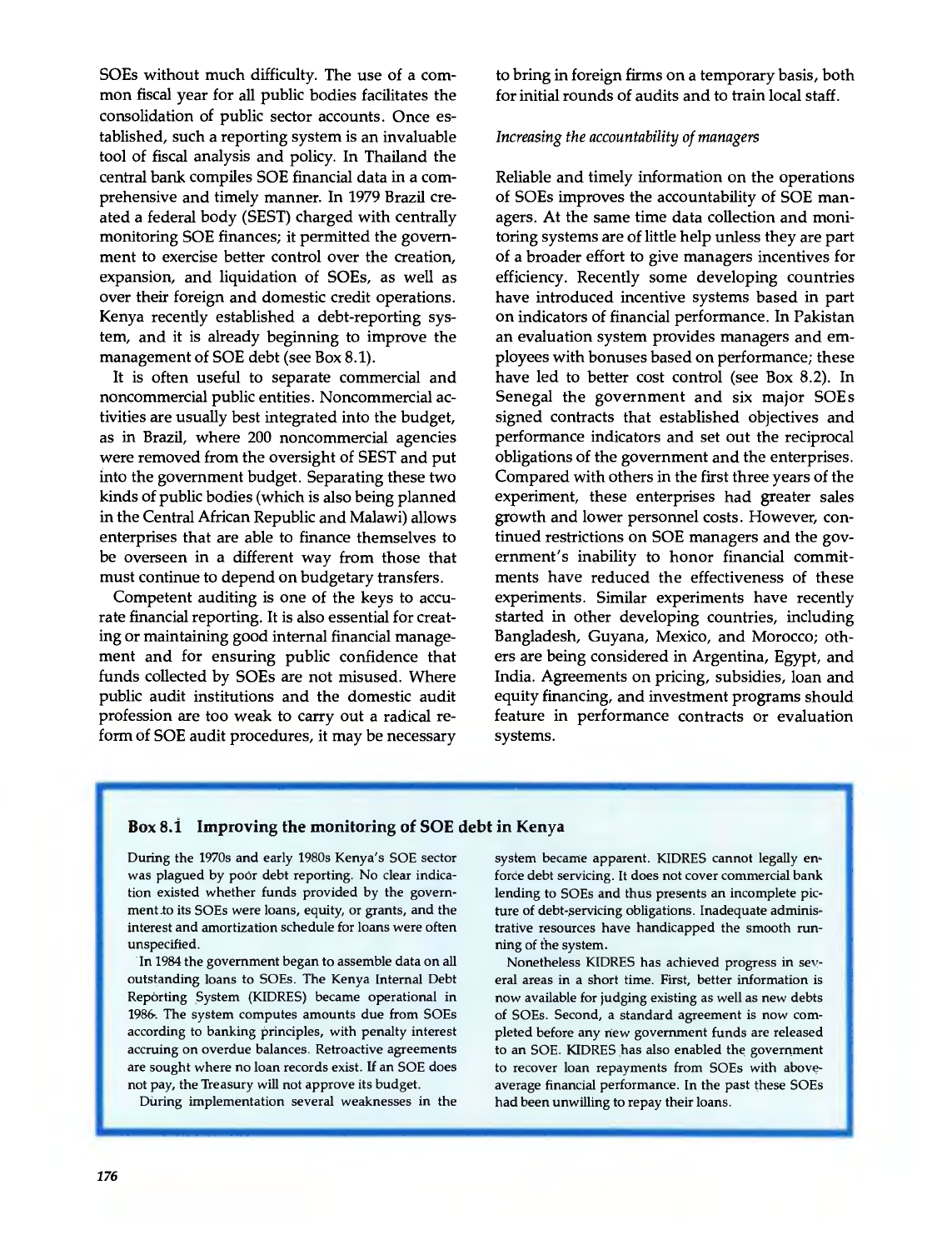## Box 8.2 Evaluating SOE performance in Pakistan

In 1980 an Experts Advisory Cell (EAC) was established in the Ministry of Production in Pakistan to administer an oversight system for industrial SOEs. The system consists of enterprise information, performance evaluation, and incentive components. By evaluating SOEs on the basis of financial after-tax profits as well as indicators measuring physical production and energy consumption, the EAC focuses on increasing SOB production and sales while minimizing costs. Each SOE is required to provide cost-accounting data in a standard format. Targets based on budgetary proposals presented by SOEs are officially agreed on in a contract between the EAC and SOE managers, subject to approval from the ministry. A comprehensive weighted indicator based on agreed criteria and weights is used to grade the performance of each SOE into one of five categories. Managers receive bonuses ranging from three months of base salary down to nothing on the basis of this performance evaluation.

The new system appears to have induced managers to increase after-tax financial profits, which rose for most of the SOEs evaluated. By linking performance evaluation to bonuses, the new system also provided incentives for improved SOE accounting. Audited reports, which previously were delivered one to three years after the fiscal year, are now received within five to seven months. SOE managers more readily understand and accept performance targets, because these are negotiated with them rather than set from above. Required periodic meetings organized by the EAC between SOE managers and the heads of their holding companies have increased motivation and communication of problems.

Several constraints have, however, limited the ability of SOE managers to increase operating efficiency. Among them are the inability to reduce labor to cut costs, lack of control over compensation decisions, inability to close certain product lines, inflexibility in procurement decisions, and constraints on the choice of product mix, markets, and suppliers. In addition credit and foreign exchange ceilings are allocated as part of the budgetary process through negotiations between SOE holding companies and the Ministries of Production and Finance. There is no reason why these ceilings would tend to favor the more efficient firms, especially since price distortions make it hard to judge efficiency. Finally, the system's profit measure appears to provide incentives to SOE managers to minimize taxes, undertake interest arbitrage, underprovide for depreciation, and focus on nonoperating income that does not reflect operating efficiency.

These problems could be mitigated by reducing restrictions on managers in employment and production policies as well as by lowering barriers to domestic and foreign competition with SOEs. Further improvements might result from using the indicator originally proposed when the system was first considered. Performance was to be evaluated using "public profits" in constant prices based on private profits plus taxes, interest costs, and depreciation minus nonoperating income. These adjustments were designed to discourage SOE managers from activities that do not directly enhance the efficiency of their operations.

Although performance monitoring can bring improvements, the scarcity of managerial skills in most developing countries severely limits the number of SOEs that governments can oversee effectively. Improved SOE performance demands a balance between autonomy and accountability that is especially difficult to achieve when the number of SOEs and parent ministries is large. Evaluating SOEs that encompass utilities, manufacturing enterprises, transport companies, marketing boards, and financial institutions requires skill and resources. Where such expertise exists, it is usually captured by the enterprises, so governments often depend on the SOEs themselves for technical evaluation. As long as the number of SOEs remains large, measures to avoid arrears and to monitor financial flows will severely strain public resources. Where possible, therefore, SOEs should accept competition and involvement by the private sector.

#### Reappraising the environment and the scope of SOEs

In recent years several industrial and more than fifty developing countries have begun to reduce the administrative and financial burden of the public sector by liberalizing and narrowing the SOE sector. These efforts have meant more competition and a smaller role for the government in the management and ownership of the enterprises. Because the span of effective government oversight is limited, such avenues should continue to be explored through periodic reviews of government shareholdings. These should assess the benefits of privatization, broadly defined as increased private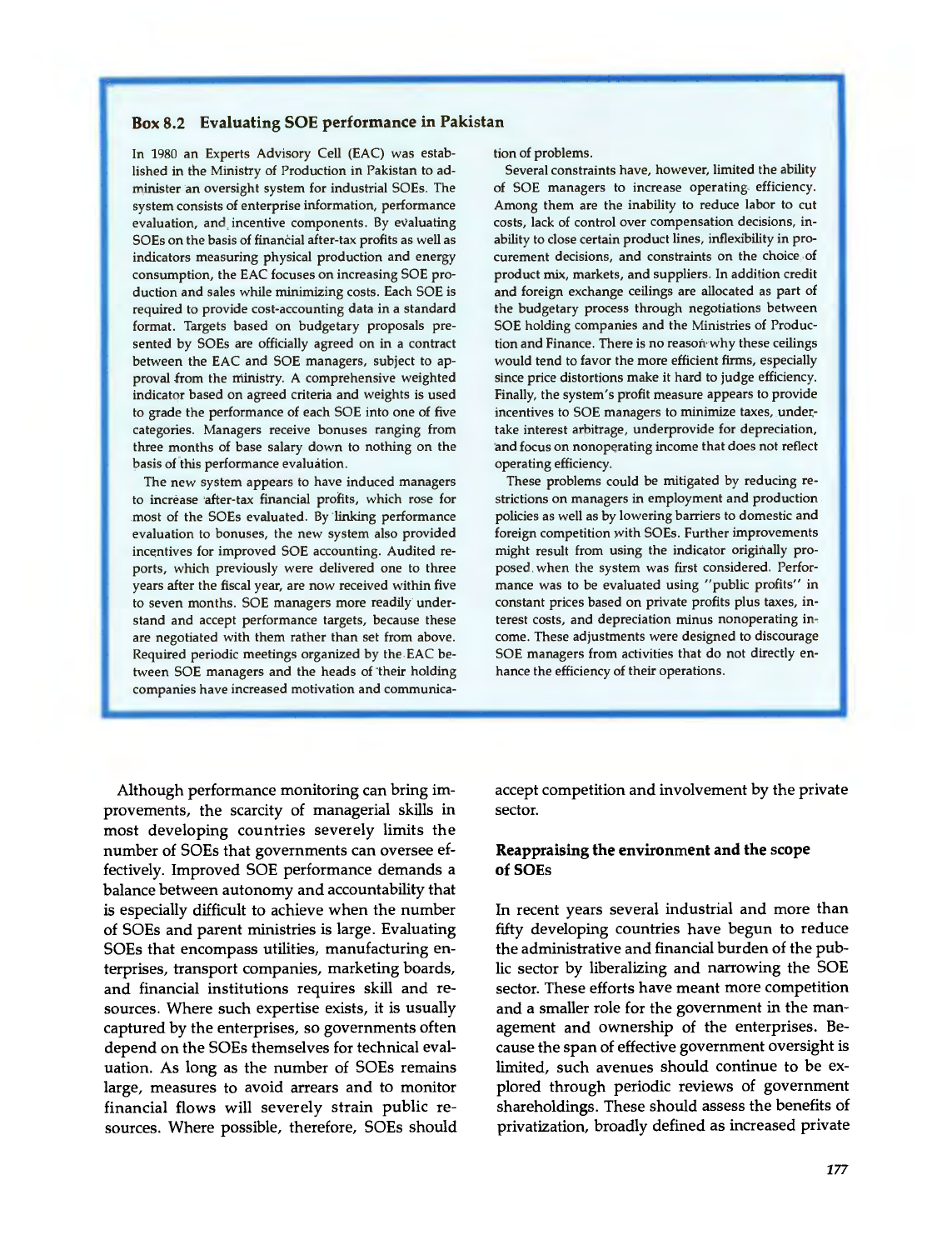#### Box 8.3 Performance of public bus companies in two Indian cities

Comparing the performance of public bus companies in two Indian cities illustrates how prudent management, financial independence, and competition can combine to produce efficient and commercially viable public systems.

The Calcutta State Transport Corporation (CSTC) has a fleet of some 1,100 buses, of which usually less than 700 are in operation, mainly for want of repair and maintenance and sometimes because of lack of drivers. It has a high staffing ratio of 20.7 per operational bus. The CSTC has also been plagued by fare evasion estimated at more than 15 percent of revenue. The resulting combination of low productivity with fare inadequacies and evasion necessitates a subsidy of about \$1 million a month. By contrast, the city's 2,200 private buses-operated mainly by small companies or individual owners grouped into several route associations have been able to survive financially without subsidy and to maintain low staffing ratios and high fleet availability. The drivers and conductors of private buses receive a percentage of revenue, which gives them a strong incentive to combat fare evasion. As a result the fare losses of private bus operations are extremely low, and their operating costs are about half those of the CSTC and are more than covered by revenues.

The Cheran Transit Corporation (CTC) in Coimbatore, a city of about 1 million inhabitants, is one of fourteen publicly owned bus corporations in the state of Tamil Nadu-all of which are financially viable and efficient. The CTC does not have an exclusive franchise but operates in direct competition with private buses. The corporation operates with a very high level of efficiency: more than 95 percent of the fleet is regularly in service, and the staffing ratio of 7.3 per operating bus is comparatively low for public bus corporations. Despite very low fares (\$0.04 for a five-kilometer trip), the CTC is able to make a profit (\$750,000 in fiscal 1984-85), which enables it to expand its fleet in line with demand. Much of the success of the CTC must be attributed to its dynamic and accountable management and to relatively consistent state government support for adequate and timely fare revisions. Also the CTC pursues prudent commercial policies, comprehensively monitors and costs its services, and has incorporated staff incentives that are common among its private competitors, including bonuses based on revenue gains and savings that result from a higher rate of bus use and better fare collection as well as an annual bonus for accident-free driving.

sector participation in the management and ownership of activities and assets controlled and owned by the government. Leases, management contracts, and divestiture are the principal modes of privatization. Among 600 documented privatizations completed worldwide since 1980, nearly 400 have occurred in developing countries and more than 160 in Sub-Saharan Africa alone. This excludes the divestiture of government shareholdings in many nationalized enterprises that were once in private hands, as in Bangladesh, Chile, and Uganda.

#### Reducing SOE protection

In many areas, exposing SOEs to domestic and foreign competition would promote economic efficiency. This means, as a rule, removing several forms of protection, including budgetary subsidies. In India public bus companies have performed better in cities where they are fully exposed to competition without subsidy than in cities where subsidies and inappropriate incentives have fostered inefficiency (see Box 8.3).

SOEs are also be protected by regulated domes-

tic markets that keep out private competitors. This has occurred in agricultural marketing, where SOEs have been especially inefficent because of the geographical dispersion of their operations under diverse market conditions and rapidly changing circumstances. Eliminating state marketing monopolies in China led to big gains in agricultural efficiency and drew greater output from private farmers and collectives. Replacing SOE monopolies with private trading networks to import, export, and distribute crops and fertilizers can also improve the distribution of income. By using decentralized modes of transport instead of the capital-intensive systems generally employed by SOEs, private sector marketing can generate higher productivity while favoring unskilled workers and small entrepreneurs.

Tariffs or import quotas protect SOEs from foreign competition and make their inefficiencies less transparent. Tanzania's industrial SOEs were profitable in terms of domestic prices, but, when their inputs were valued at world prices, more than one-third of the enterprises (compared with onetenth of private industrial firms) were producing negative value added. In other words the output of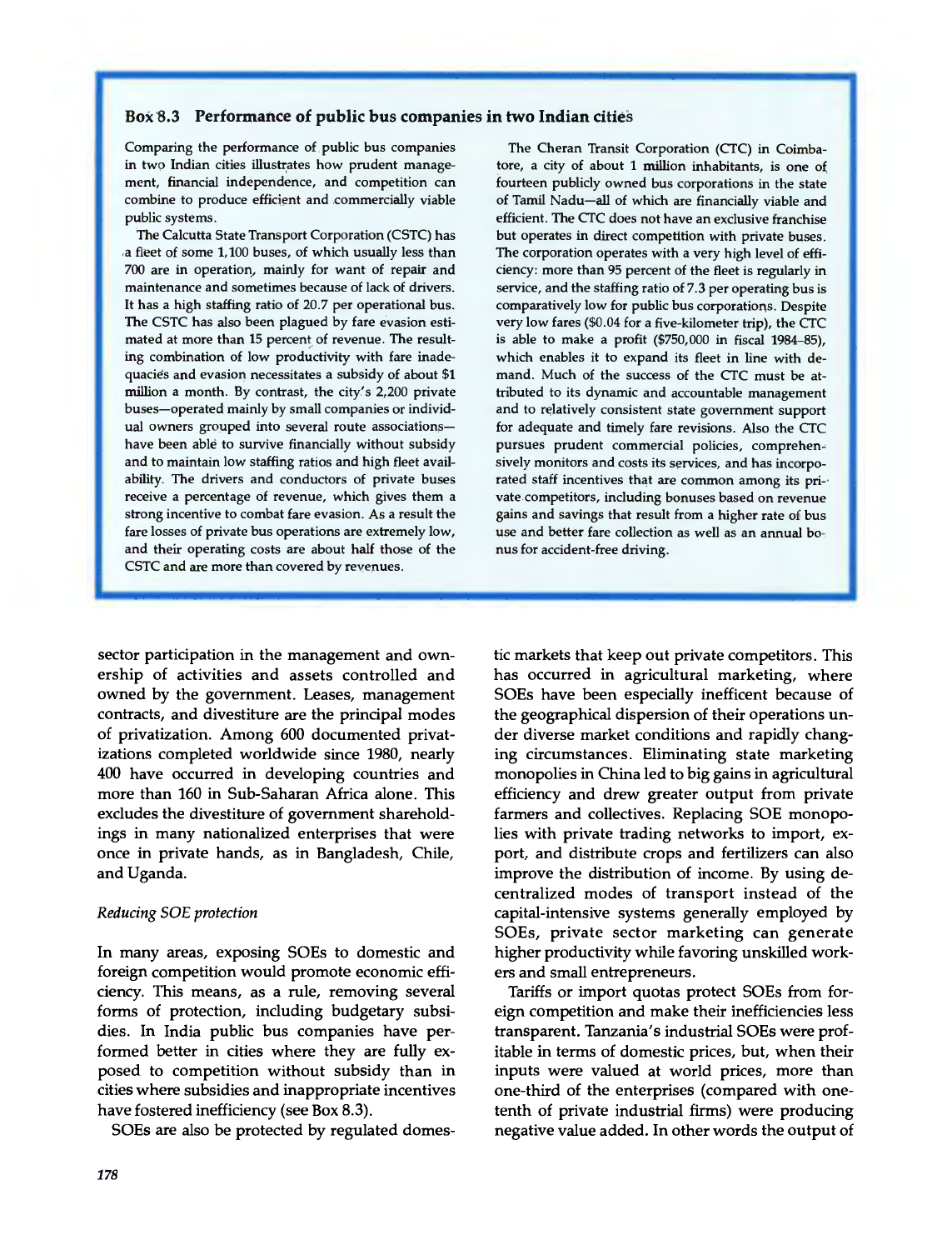the enterprise was worth less than its inputs. Removing protection brings inefficiencies into the open: in Turkey, for example, eliminating the trade monopoly of a giant meat-processing SOE in 1980 led to fewer subsidies and to the closing of inefficient slaughterhouses. Private agents generally adapt more quickly to the removal of trade distortions than SOEs, unless the government removes its budgetary and banking support for SOEs at the same time.

#### Using private management

In sectors where the domestic and foreign private sector have strong technical and management skills, governments can use management contracts and leases to increase the operating efficiency of its SOEs while retaining ownership. Management contracts for state-owned hotels in several countries including Egypt, Jamaica, Sudan, and Zaire have proved to be politically acceptable and commercially successful. In Sri Lanka management contracts transformed the financial performance of state-owned textile mills. Water and sewerage services of a high standard are provided in Côte d'Ivoire by a joint venture company comprising local and foreign interests. Where private operators might be unable to manage an entire SOE, it is often feasible to hive off certain parts. For a port, for instance, these might include stevedoring, transit, container, and other activities. The Kelang Port Authority in Malaysia initially arranged for private management of its container terminal through a lease.

Nonetheless leases and management contracts can be difficult to draw up and can pose the same dilemmas as enterprises run by public managers. Contracted managers can be efficient only if they are given autonomy in day-to-day operations. At the same time management fees may be payable regardless of performance. Incentives rewarding managers for increased profitability are therefore useful. Governments need to avoid depending on a single contractor if the service is not provided competitively. With a lease the business risk is borne by the lessee. Although governments might shed their immediate financial burdens, they need safeguards to ensure that a viable asset is returned at the end of the lease. Leases are often used as an intermediate step toward eventual transfer of ownership from the public to the private sector.

## Divesting SOEs

To alleviate the burdens of a large public portfolio of commercial enterprises, several governments in industrial countries and an even larger number in developing countries have begun to divest part or

#### Box 8.4 An SOE public offering in an undeveloped capital market

In December 1986 the Jamaican government sold 51 percent of its equity in the National Commercial Bank (NCB), the country's largest bank. Although this was not the first privatization undertaken by the government, it was by far the largest and the first to involve a public share offering on the Jamaican Stock Exchange. The NCB, which had been a private bank before it was nationalized in 1977, had a record of moderate profitability and had not created any financial burden on the government. The government decided that the most important objective of the public offering was to promote broad share ownership and to demonstrate the merits of privatization rather than to maximize government revenues.

Supported by a major media campaign explaining share ownership, the offering attracted tens of thousands of new Jamaican shareholders, none of whom was allowed to acquire more than 7.5 percent of the voting shares. Oversubscription at the end of the offering led the government to use a sliding scale to allocate proportionately more shares to small buyers. The larg-

est single group of new shareholders were the NCB's own employees, who were offered a special share purchase scheme; they controlled almost 13 percent of the voting shares after the offering.

As with similar offerings in industrial countries with substantially more sophisticated capital markets, getting the "right" price was difficult; in accordance with common practice the issue was priced at a discount from the share price of the NCB's closest competitor, a publicly quoted private bank. Because of heavy oversubscription NCB shares traded at a substantial premium after the offering. Since the government retained a 49-percent stake in the NCB, it will be able to sell shares in the future at market prices. The NCB's privatization demonstrates that a developing country with a relatively low per capita income can mobilize domestic savings from a broad spectrum of the population; can channel these funds through a small, undeveloped stock market; and can shift control of a major SOE to the shareholding public.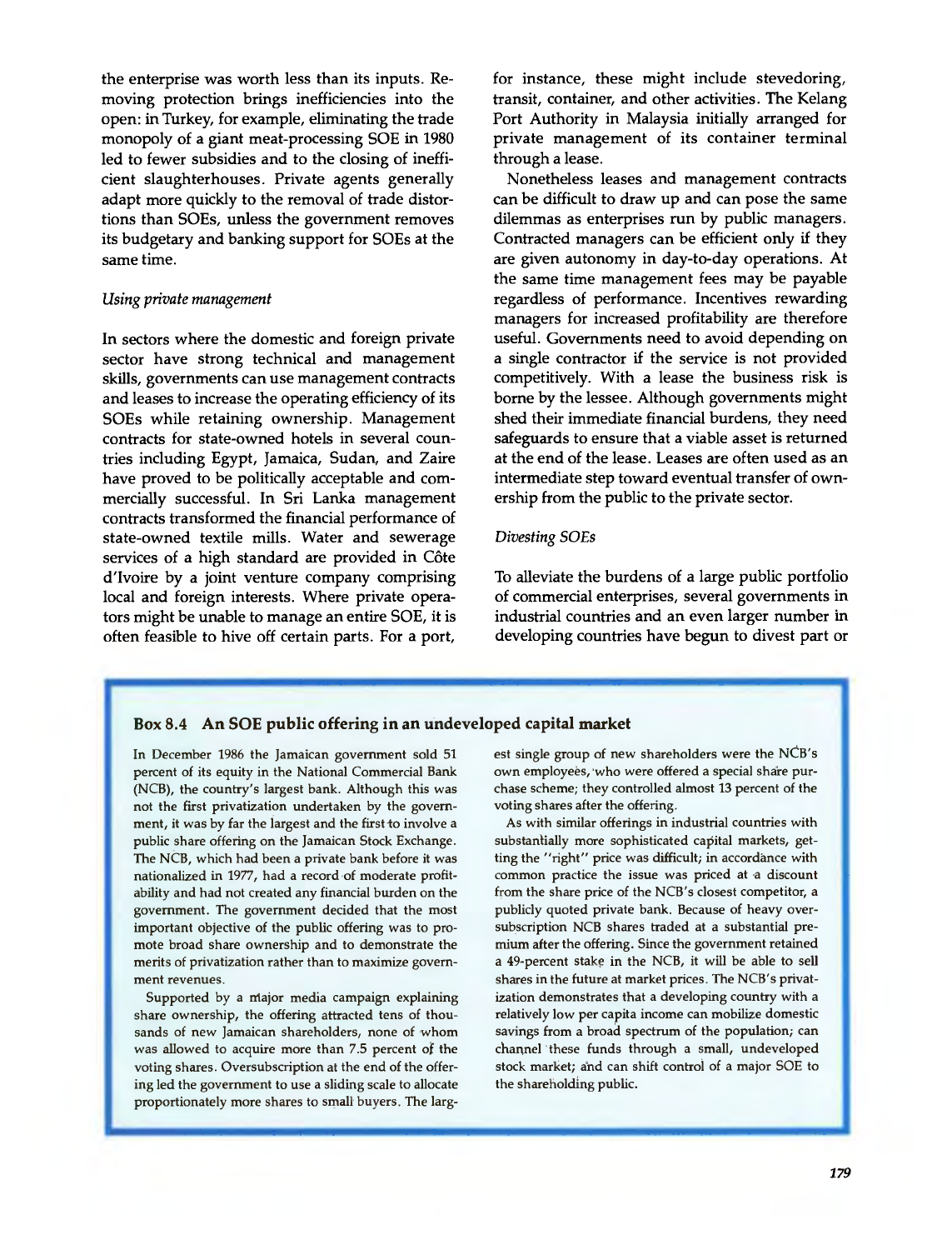all of their ownership in several SOEs. In the few industrial countries such as France and the United Kingdom where divestiture has been extensive, it has sometimes proved difficult. Appropriate valuation of SOEs, resistance from public employees and interest groups, and the dangers of substituting private monopolies for public ones have been significant problems even where capital markets are well developed, where public debate has been open and extensive, and where regulatory mechanisms are strong. The constraints are far more severe in developing countries, where capital markets are thin, where deep fears prevail of economic domination by foreigners or by ethnic minorities, and where the regulatory capacity of governments is limited.

Nonetheless divestiture is being actively pursued in several developing countries. Where SOEs are financially sound and can attract a large number of local investors, some governments have made public offerings partly to develop domestic capital markets (see Box 8.4). Private offerings are, however, likely to remain the primary form of divestiture in most developing countries. They include the outright sale of assets of SOEs (see Box 8.5).

Along with divestiture the government needs to

decide on whether to continue providing protection and subsidies to the newly private enterprise. Generally this will not be desirable, especially where SOE reform is part of a broader adjustment in trade and fiscal regimes. Some SOEs are unsuitable for divestiture because they are not financially viable once protection and subsidies are removed. In these cases liquidation may be the only feasible course of action. Many small unviable SOEs have been closed or liquidated in several countries, including Guinea, Mali, Mexico, and Venezuela.

## Agenda for SOE reform

Some SOEs in developing countries have been able to operate as successful commercial ventures without burdening public finances (see Box 8.6). In most countries, however, many have drained budgetary resources, contributed to overall public sector deficits, weakened fiscal management, and made negative contributions to value added. Such problems, although they may vary across countries and SOEs, suggest common areas for reform.

A few key SOEs in developing countries, especially those concerned with infrastructure, are likely to remain under public ownership, as in several industrial countries. Strengthened account-

#### Box 8.5 Divestiture of state-owned textile mills in Togo

Like many other African countries, Togo undertook an ambitious state-led industrial development program in the 1970s using the windfall from short-lived commodity booms and substantial foreign borrowing. By the early 1980s the country was left with several ailing SOEs, including its two largest textile mills. One of these textile mills, designed to produce knitted and woven garments for exports, was completed by the government in 1980 at a cost of \$50 million. It was closed shortly after start-up, however, because of inadequate management, faulty equipment, lack of technical expertise and working capital, and insufficient knowledge of the market. The second mill, built by a private concern that went bankrupt in 1981, had been taken over by the government. Although it was in fair condition, it required extensive rehabilitation.

On the basis of proposals from several interested groups, the government decided to sell to private investors the assets of the mills but to retain their liabilities. Three independent audits confirmed a sale price of about \$10 million. A Korean group with U.S. financing was selected.

The resulting privatized concern was established in mid-1987 and engaged 120 Korean technicians and managers to supervise the rehabilitation of the existing plant. Overall, a \$20 million investment in rehabilitation and additional equipment is envisioned. At full capacity the two plants are expected to employ about 5,000 Togolese workers and to produce more than 24 million garments for export and 12 million yards of printed fabric.

In early 1988 a U.K.-based investment group acquired a majority interest in the operating company to cover a shortfall in the U.S. financing. The original Korean and U.S. investors remained as minority shareholders. The shareholders plan to be operating both plants on a significant scale by late 1988. By creating a private concern that will substantially increase employment, maximize the use of existing equipment, and assume significant financial risk with no direct subsidy, this transaction has provided a favorable impetus for further privatizations that are planned by the Togolese government.